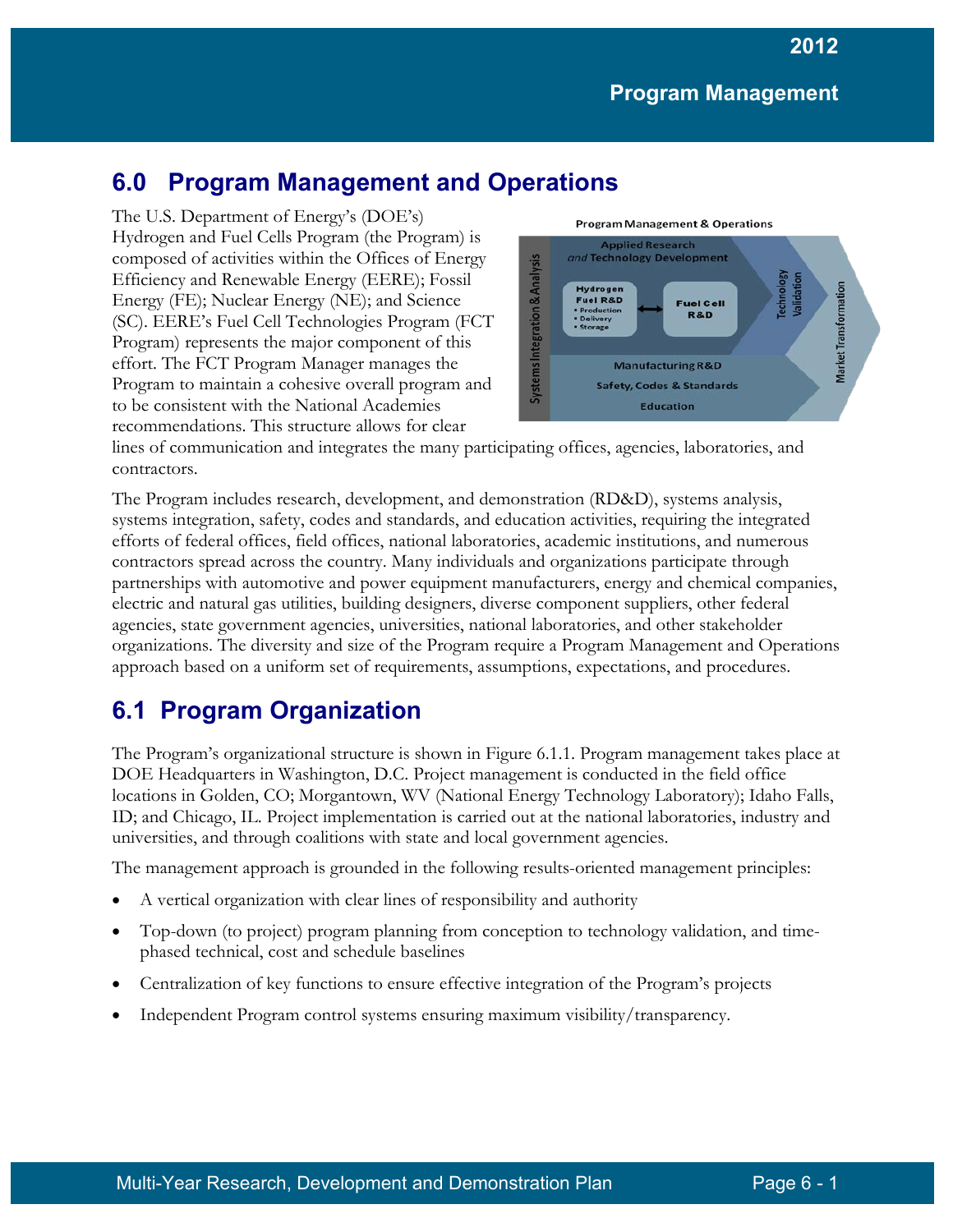

**Figure 6.1.1 DOE Hydrogen and Fuel Cells Program Organization Chart.**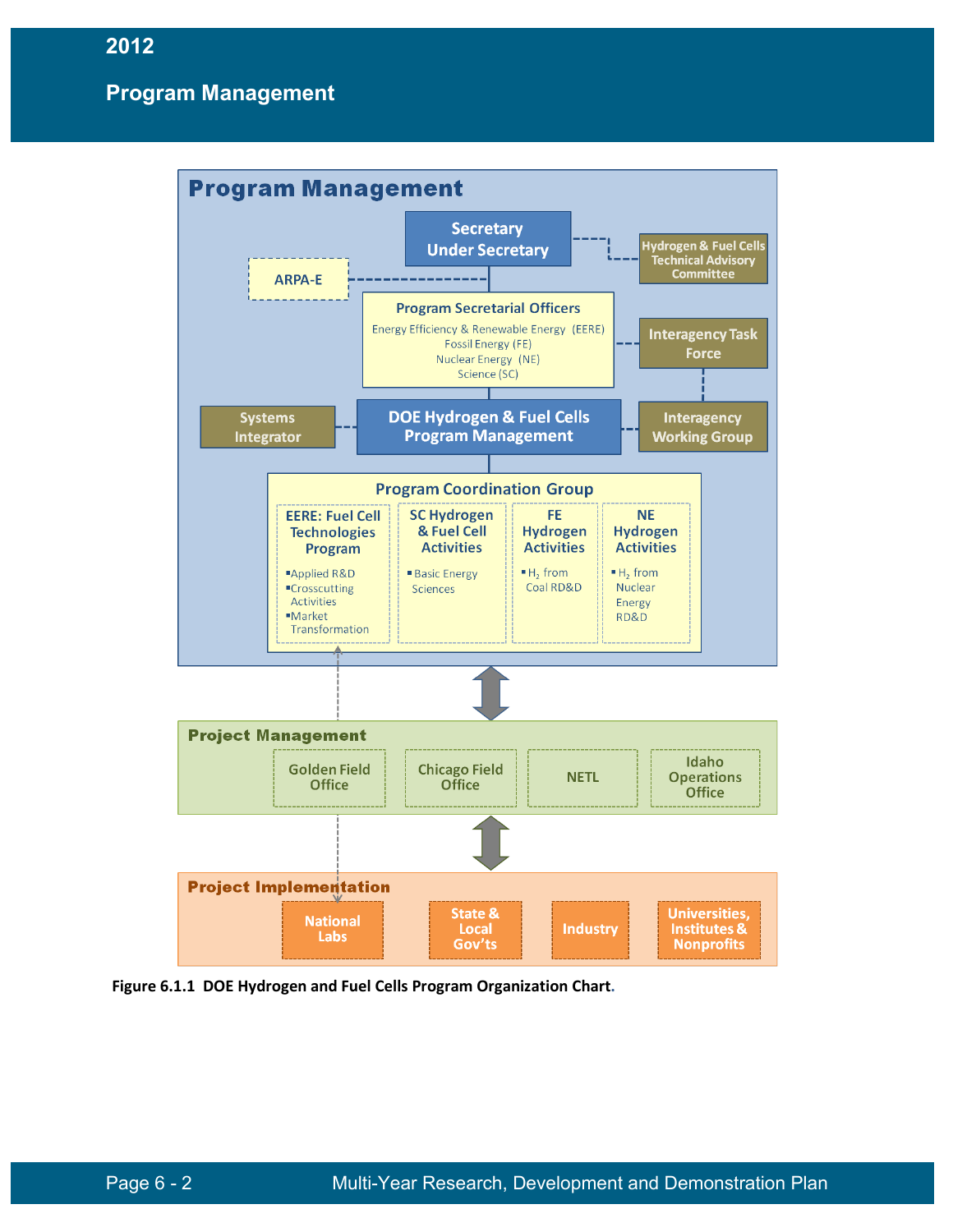# **Advisory Groups**

The Program seeks the best available information from experts in a variety of fields, such as chemistry, chemical engineering, materials science, environmental sciences, biology, physics, mechanical engineering, and systems engineering. Since the creation of the Program, a variety of groups have been identified or created to oversee, review, or advise Program activities. Two examples of advisory groups include the following:

### **National Academies**

At DOE's request, the executive arm of the National Academy of Engineering appointed a committee in September 2002 to conduct a study of Alternatives and Strategies for Future Hydrogen Production and Use. The study evaluated the status and cost of technologies for production, delivery, storage, and end-use of hydrogen, as well as reviewed DOE's hydrogen research, development, and demonstration strategy. The final report is available at [http://books.nap.edu/books/0309091632/html/index.html.](http://books.nap.edu/books/0309091632/html/index.html) The initial evaluation was followed up with a second analysis in 2004 to evaluate technology costs and barriers and research and development (R&D) needs in the Program. The final report for this evaluation is available at [http://books.nap.edu/catalog/10922.html.](http://books.nap.edu/catalog/10922.html) The Energy Policy Act of 2005 (EPACT) requests that the National Academy of Sciences (NAS) conduct a review of the Program every fourth year from the date of enactment. The NAS also conducts biennial reviews of DOE's RD&D progress under the U.S. DRIVE partnership (U.S. DRIVE). U.S. DRIVE includes the DOE; the United States Council for Automotive Research LLC (USCAR – the collaborative research company representing Chrysler Group LLC, Ford Motor Company, and General Motors); Tesla Motors; five energy companies – BP America, Chevron Corporation, ExxonMobil Corporation, Phillips 66 Company, and Shell Oil Products U.S.; two utilities – Southern California Edison and Michigan-based DTE Energy; and the Electric Power Research Institute (EPRI). The most recent reviews were published in August 2005, available at [http://www.nap.edu/openbook.php?isbn=0309097304,](http://www.nap.edu/openbook.php?isbn=0309097304) March 2008, available at [http://www.nap.edu/catalog.php?record\\_id=12113,](http://www.nap.edu/catalog.php?record_id=12113) and November 2010, available at [http://www.nap.edu/catalog.php?record\\_id=12939.](http://www.nap.edu/catalog.php?record_id=12939)

## **Hydrogen and Fuel Cell Technical Advisory Committee (HTAC)**

HTAC was established under Section 807 of EPACT to provide technical and programmatic advice to the Energy Secretary on hydrogen research, development, and demonstration efforts. Announced in June 2006, HTAC is composed of up to 25 members representing domestic industry, academia, professional societies, government agencies, financial organizations, and environmental groups, as well as experts in the area of hydrogen safety. HTAC is tasked with reviewing and making recommendations to the Secretary in an annual report on:

- The implementation of programs and activities under Title VIII of EPACT;
- The safety, economic, environmental, and other consequences of technologies for the production, distribution, delivery, storage, and use of hydrogen energy and fuel cells;
- The plan under section 804 of EPACT (i.e., Hydrogen and Fuel Cells Program Plan [http://www1.eere.energy.gov/hydrogenandfuelcells/pdfs/program\\_plan2011.pdf.](http://www1.eere.energy.gov/hydrogenandfuelcells/pdfs/program_plan2011.pdf)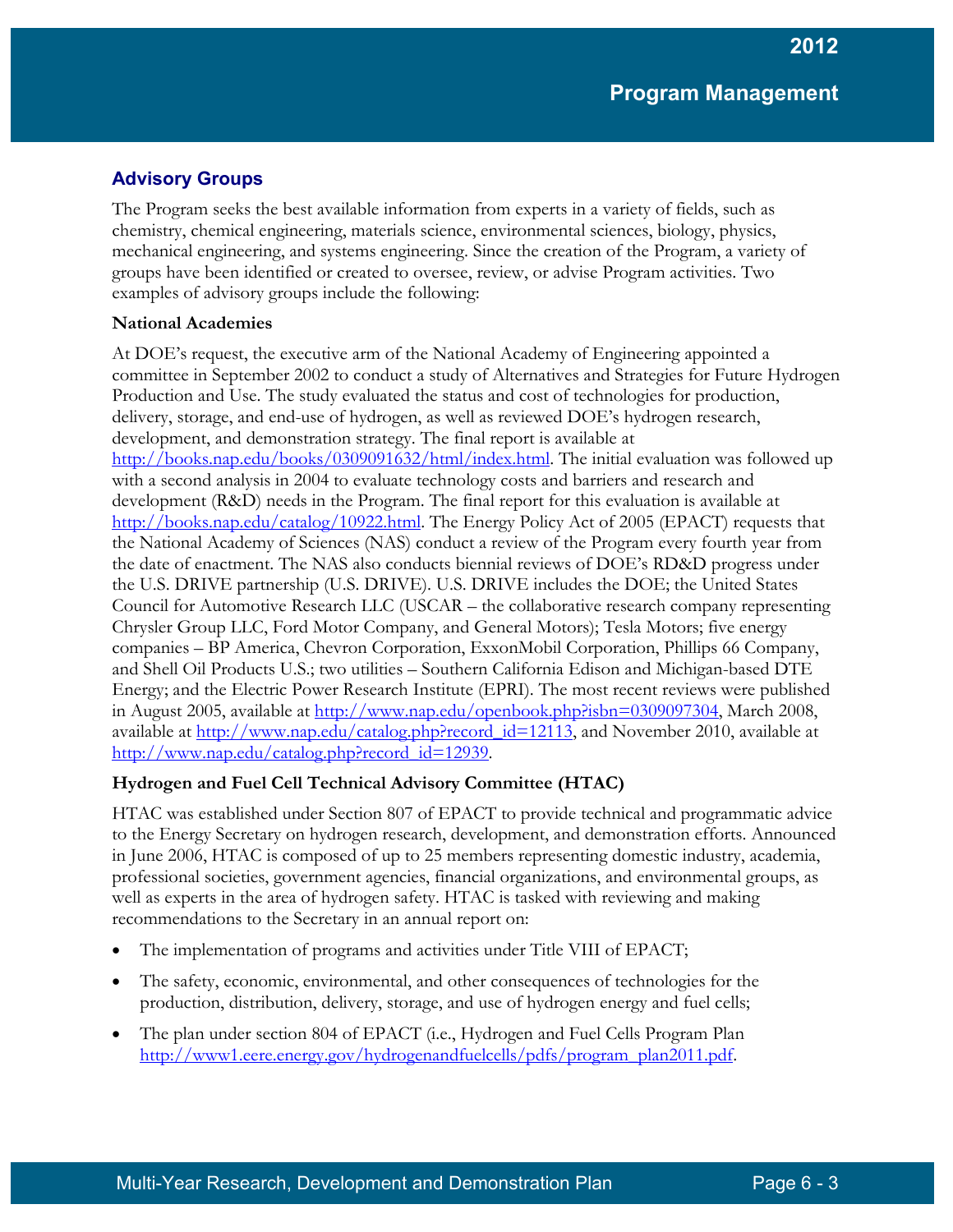The Secretary will consider, but is not required to adopt, HTAC recommendations and will either describe the implementation of each recommendation or provide an explanation to Congress for the reasons that a recommendation will not be implemented. The Secretary also provides the resources necessary for HTAC to carry out its responsibilities.

### **Partnerships**

Through cooperative partnerships, the Program leverages the capabilities and experience of stakeholders in industry, state and local governments, and international organizations. The roles of these groups vary, as does the nature of their collaboration with DOE. In broad terms, the roles that these stakeholder groups play are as follows:

- **Industry**. Partnerships in developing, validating, and demonstrating advanced fuel cell and hydrogen energy technologies.
- **State and Local Governments**. Partnerships in codes and standards, field validation, and education.
- **International**. Partnerships in R&D, validation, codes and standards, and safety.

#### **Industry**

U.S. DRIVE facilitates frequent and detailed precompetitive technical information exchange on a broad portfolio of technologies, including hydrogen and fuel cells. By providing a framework for discussing R&D needs, developing technology roadmaps, and evaluating R&D progress, U.S. DRIVE helps to accelerate R&D progress, to avoid duplication of efforts, and to ensure that industry commercialization needs inform DOE R&D targets. The Partnership's Executive Steering Group (ESG) oversees U.S. DRIVE, with responsibility for high level technical and management priorities (see Figure 6.1.2). The ESG includes the DOE Assistant Secretary for Energy Efficiency and Renewable Energy and Vice President-level executives from each of the U.S. DRIVE member companies.

U.S. DRIVE's operations groups support the ESG, manage U.S. DRIVE activities, and enable regular and strong coordination across U.S. DRIVE. Operations group members include the DOE Program Managers for the FCT Program and the Vehicle Technologies Program, as well as DOE's U.S. DRIVE Director. The Vehicles Operations Group includes the senior technical managers from the automotive companies, the Fuel Operations Group includes senior level technical directors from energy companies, and the Electric Utility Operations Group includes senior level technical managers from the utilities and EPRI.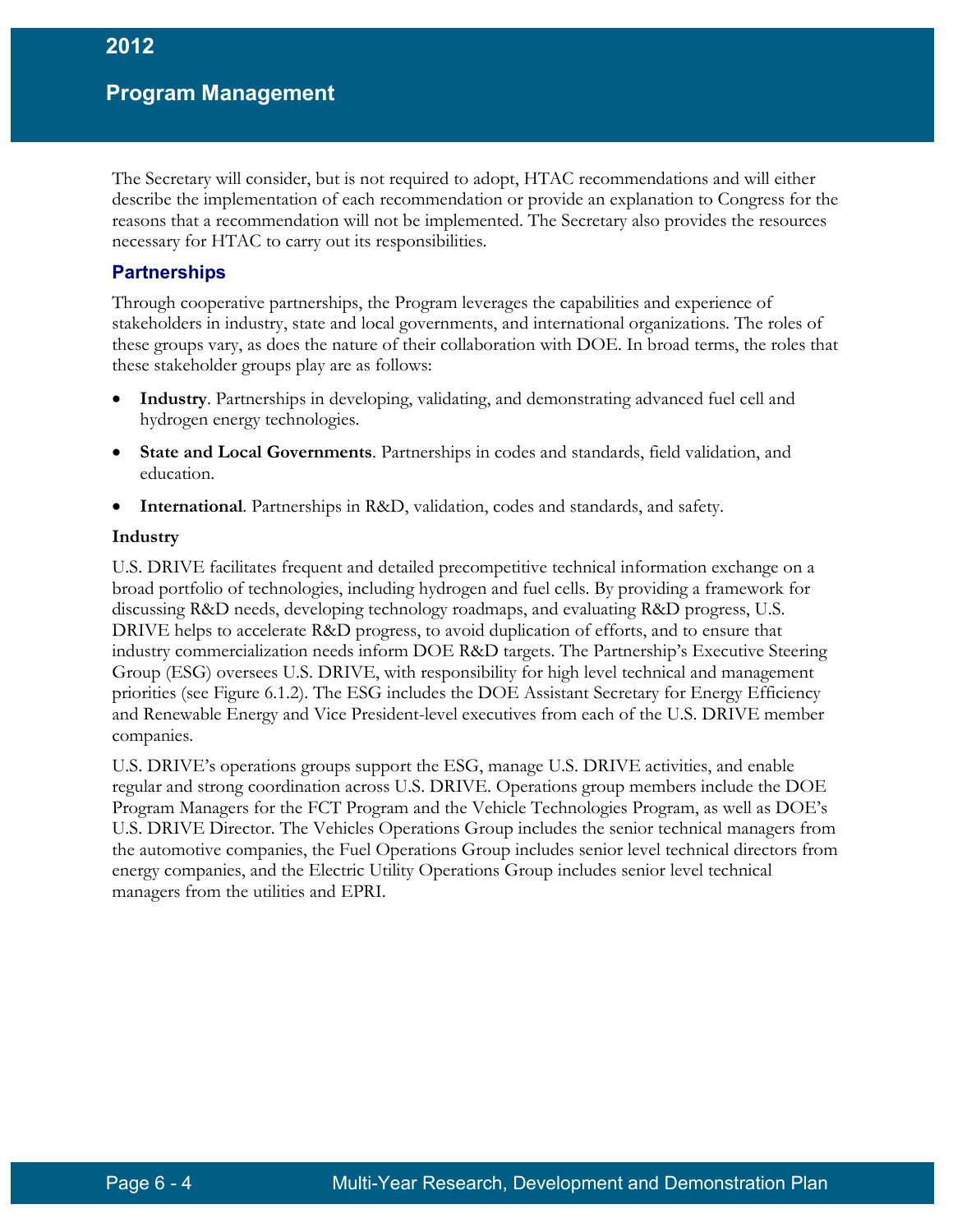# **Organization**



**Figure 6.1.2 U.S. DRIVE Organization Chart**

The Partnership's technical teams consist of scientists and engineers with technology-specific expertise from DOE, national laboratories, and the automotive, energy, and electric utility partner companies. Teams meet monthly to discuss R&D challenges, develop/update technology roadmaps, and evaluate R&D progress toward goals and technical targets.

## **State, Local, and Regional Entities**

The FCT Program collaborates with state and local government organizations and various regional entities to promote development and demonstration of hydrogen technologies. For example, the California Fuel Cell Partnership is a unique collaboration of auto manufacturers, energy companies, fuel cell technology companies and government agencies that is placing fuel cell vehicles on the roads in California. This partnership is showcasing new vehicle technology that could move the world toward more practical and affordable environmental solutions. In addition to DOE, the other government partners include the California Air Resources Board, the California Energy Commission, the South Coast Air Quality Management District, the Upper Midwest Hydrogen Initiative, the U.S. Department of Transportation (DOT), and the U.S. Environmental Protection Agency (EPA).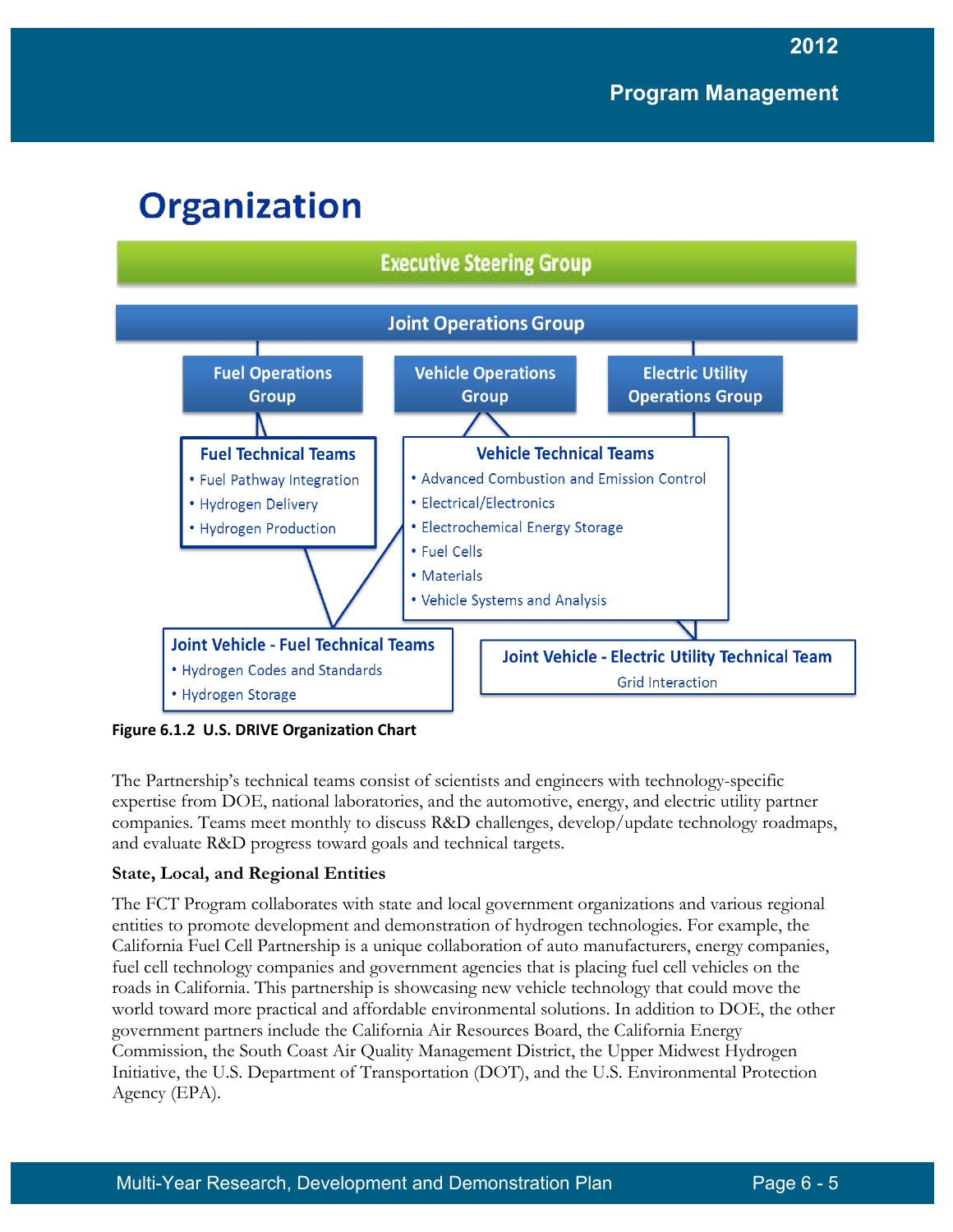A comprehensive database has been developed that catalogues initiatives, policies and partnerships involving stationary fuel cell installations, hydrogen fueling stations and vehicle demonstrations in the United State. Details may be found at [www.fuelcells.org/info/charts/h2fuelingstations-US.pdf](http://www.fuelcells.org/info/charts/h2fuelingstations-US.pdf) and [www.fuelcells.org/info/statedatabase.html.](http://www.fuelcells.org/info/statedatabase.html)

State and local partnerships are the primary vehicle through which DOE meets the needs of individual citizens, cities, counties and states across the nation. The FCT Program does the following:

- Works with states and communities to promote the Program
- Identifies and engages community and state partners
- Coordinates with public and private sector activities.

#### **International**

On April 23, 2003, DOE called for an international partnership to accelerate progress in hydrogen and fuel cell technologies. As a result of the Secretary's vision, efforts were initiated with 16 countries and the European Commission in the areas of codes and standards, fuel cells, hydrogen production, hydrogen storage, economic modeling, and education. These efforts led to formation of the International Partnership for Hydrogen and Fuel Cells in the Economy [\(www.iphe.net\)](http://www.iphe.net/).

The Department's call for the international partnership built on the efforts of the previous several years, during which DOE coordinated international activities to advance hydrogen and fuel cell technologies. DOE continues to take a leadership role in the International Energy Agency Hydrogen Implementing Agreement [\(www.iea.org\)](http://www.iea.org/) and Advanced Fuel Cell Implementing Agreement (see Table 6.1).

In addition, the FCT Program is working with international groups, such as the International Organization of Standards, to develop a comprehensive set of codes and standards, which will facilitate the global demonstration and commercialization of hydrogen and fuel cell technologies.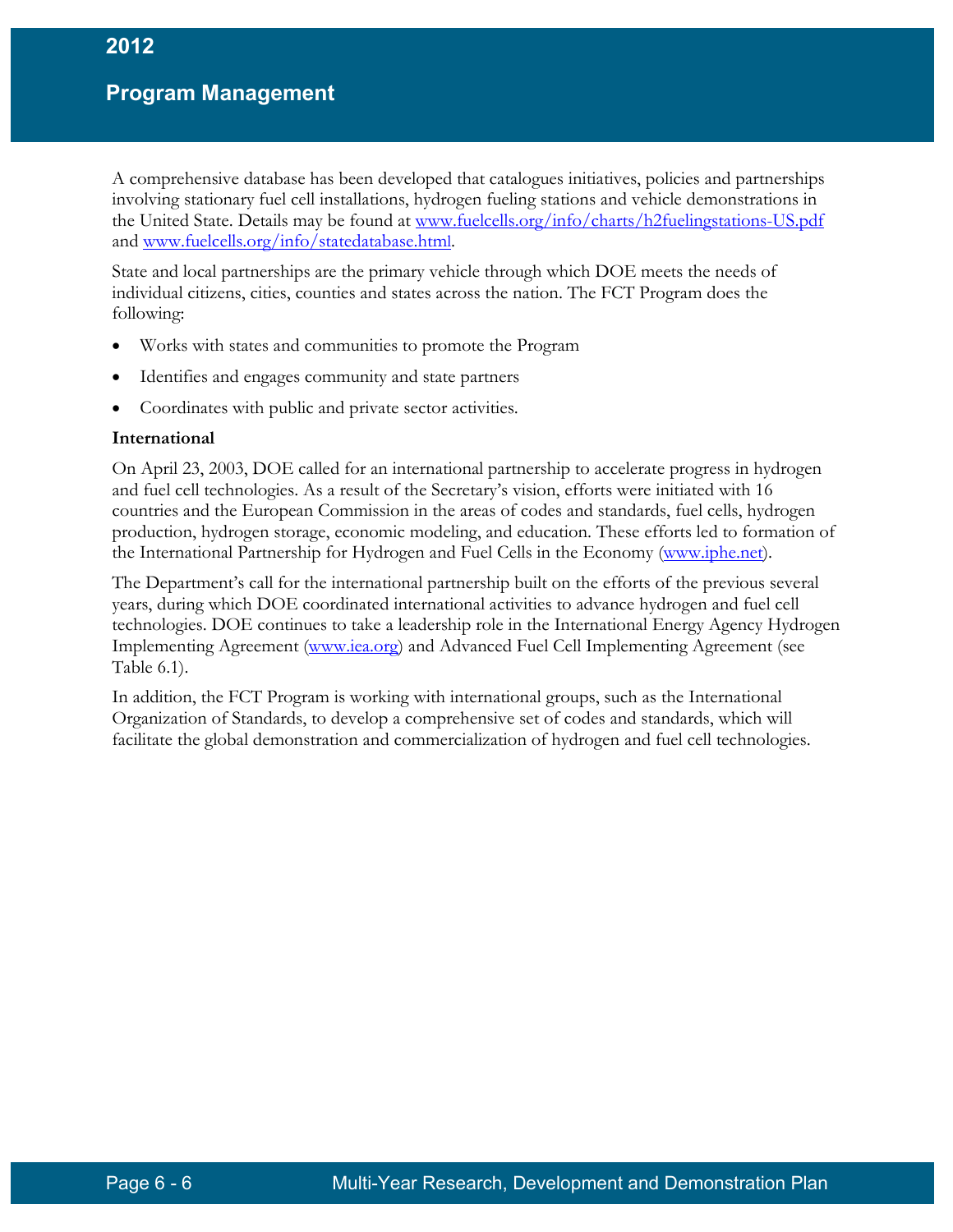| Table 6.1 International Energy Agency Hydrogen and<br><b>Advanced Fuel Cells Implementing Agreements Tasks</b>                                                                     |                                                                                                                                                                |
|------------------------------------------------------------------------------------------------------------------------------------------------------------------------------------|----------------------------------------------------------------------------------------------------------------------------------------------------------------|
| <b>Hydrogen</b>                                                                                                                                                                    | <b>Fuel Cells</b>                                                                                                                                              |
| <b>Hydrogen From Renewables:</b><br>Biohydrogen                                                                                                                                    | Polymer Electrolyte Fuel Cells<br><b>Molten Carbonate Fuel Cells</b>                                                                                           |
| Advanced Materials for Waterphotolysis<br>Near-term Market Routes to Hydrogen by<br>Co-utilization of biomass as a renewable<br>energy source with fossil fuels                    | Solid Oxide Fuel Cells<br><b>Fuel Cells for Stationary Applications</b><br>Fuel Cell Systems for Transportation<br><b>Fuel Cells for Portable Applications</b> |
| High Temperature Production of Hydrogen<br><b>Fundamental and Applied Hydrogen Storage</b><br><b>Materials Development</b>                                                         |                                                                                                                                                                |
| <b>Hydrogen Systems</b><br>Small-scale Hydrogen Reformers for On-<br>site Hydrogen Supply<br>Wind Energy and Hydrogen Integration<br>Distributed and Community Hydrogen<br>Systems |                                                                                                                                                                |
| <b>Hydrogen Safety</b><br><b>Analysis</b><br>Global Hydrogen Systems Analysis<br>Large Scale Hydrogen Delivery<br>Infrastructure                                                   |                                                                                                                                                                |

# **Coordination**

#### **Interagency Task Force and Interagency Working Group**

The Hydrogen and Fuel Cell Interagency Working Group, which has been meeting regularly since early 2003, provides a key mechanism for collaboration among federal agencies involved in hydrogen and fuel cell RD&D. Co-Chaired by DOE and the White House Office of Science and Technology Policy (OSTP), the working group has now focused its activities more specifically on fulfilling the responsibilities assigned to it in EPACT (Section 806). Principal activities involve education and information-sharing across federal agencies to promote the development of safe, economical, and environmentally friendly hydrogen energy systems. The working group is also responsible for assisting DOE with decisions related to federal agency procurements of fuel cells and hydrogen energy systems and with support for the development of hydrogen and fuel cell safety codes and standards. The working group web site, [www.hydrogen.gov,](http://www.hydrogen.gov/) provides additional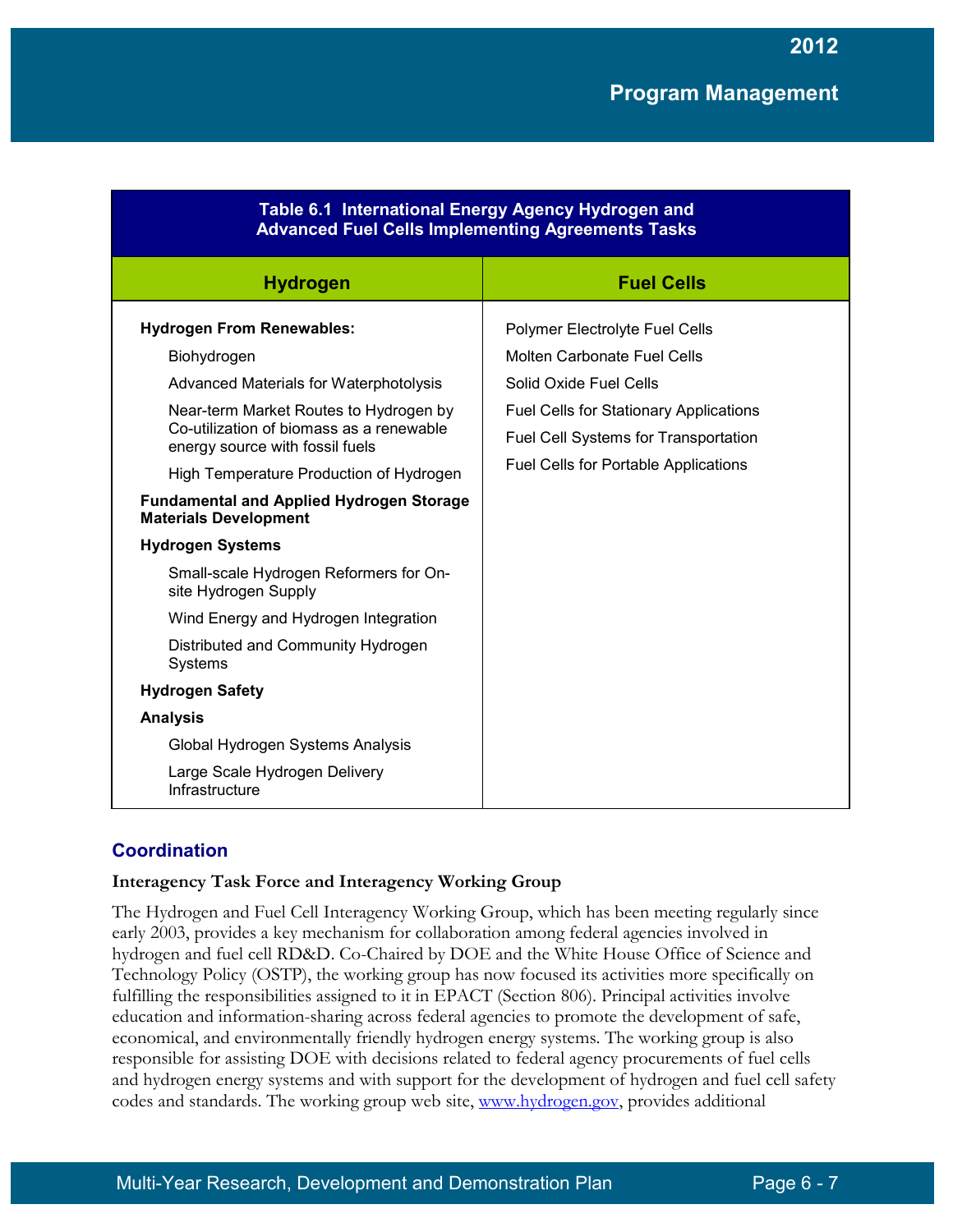information and a portal to details about federal activities to advance the development of hydrogen and fuel cell technologies.

In August 2007, a high level Interagency Task Force was established to assist DOE with decisions related to improving efficiency in the federal government by promoting federal agency deployment of fuel cells and hydrogen energy systems.

# **6.2 Program Management Approach**

The overall management of the Program consists of a performance-based planning, budgeting, analysis, and evaluation system:

# **Program Planning**

The Energy Policy Act provides the foundation for the Program. The Program integrates the hydrogen planning in EERE, SC, FE, and NE, which is reflected in the Program Plan. Each office has its own research plan, which supports the Program Plan and provides more technical detail. These plans are coordinated to ensure consistency throughout DOE and to avoid duplicative research efforts.

# **Program Budgeting**

The budget for the Program falls under the jurisdiction the Energy and Water subcommittees. The key activities by DOE office are shown in Table 6.2.

| Table 6.2 DOE Hydrogen and Fuel Cells Program Key Activities                                                          |                                                                                                                                                       |
|-----------------------------------------------------------------------------------------------------------------------|-------------------------------------------------------------------------------------------------------------------------------------------------------|
| <b>EERE</b><br>Hydrogen Fuel R&D<br>Hydrogen Storage<br>$\circ$<br><b>Hydrogen Production and Delivery</b><br>$\circ$ | <b>Office of Fossil Energy</b><br>Fuels, Hydrogen from Coal<br>Carbon Sequestration <sup>a</sup><br>$\bullet$<br>Pipeline Infrastructure <sup>a</sup> |
| Fuel Cell Systems R&D<br>٠<br><b>Technology Validation</b><br>Safety, Codes and Standards                             | <b>Office of Nuclear Energy</b><br>Generation IV Nuclear Systems Initiative <sup>a</sup><br><b>Office of Science</b>                                  |
| <b>Systems Analysis</b><br>Education<br>Manufacturing R&D<br>$\bullet$<br><b>Market Transformation</b><br>$\bullet$   | Chemical Science, Geoscience, and<br><b>Energy Science</b><br>Materials Science and Engineering<br>$\bullet$                                          |

and would be funded even without it.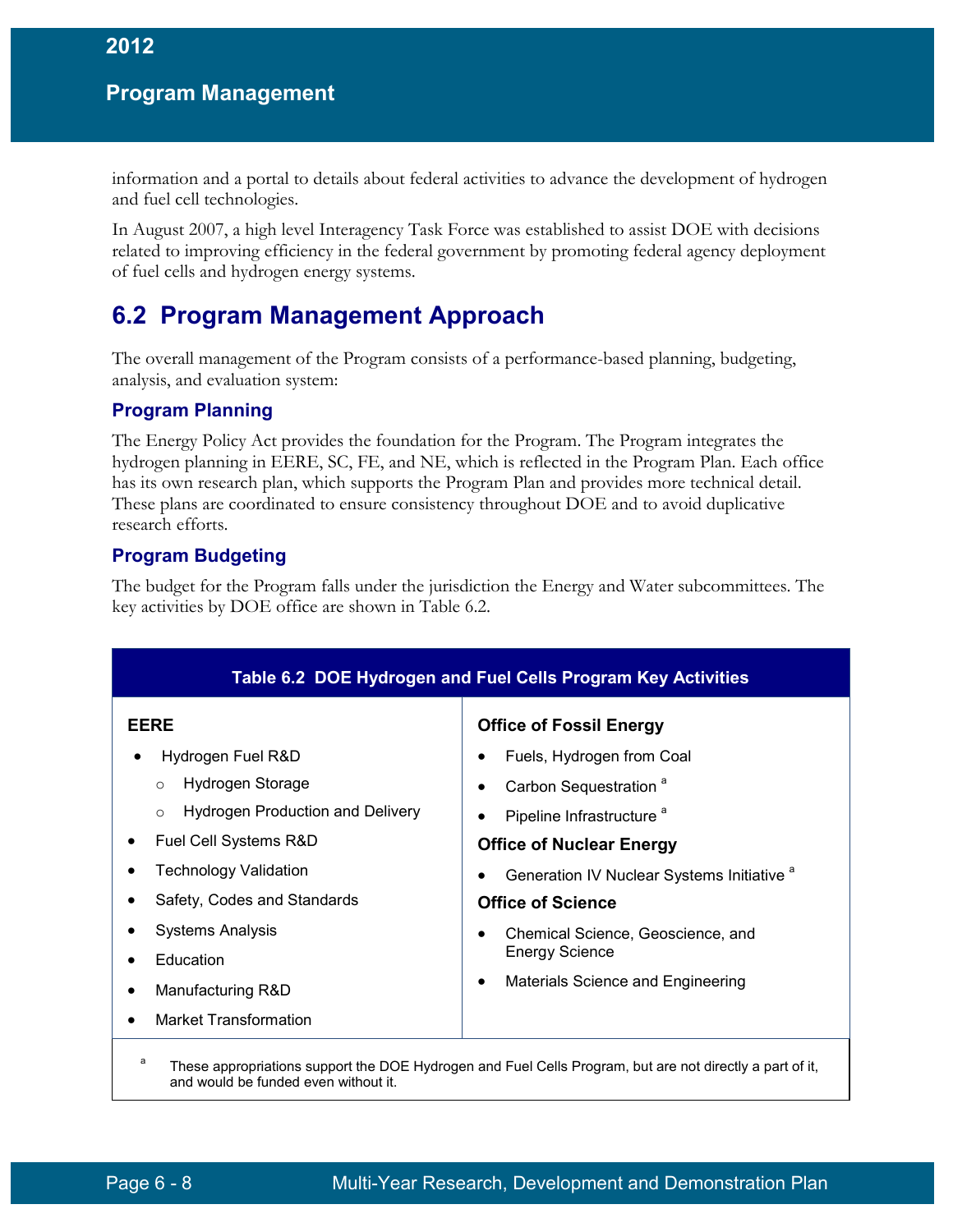**2012**

## **Analysis and Evaluation**

Program budget performance is regularly evaluated by the Office of Management and Budget (OMB), in consultation with the OSTP. Each year, each Office reports its current status against preestablished Program goals. In addition, projects are evaluated through both the Program's Annual Merit Review and Peer Evaluation and also U.S. DRIVE technical team review.

# **6.3 FCT Sub-Programs**

Using hydrogen as an energy carrier will require successfully addressing RD&D challenges including lowering the cost of hydrogen production, delivery, storage, and fuel cells; establishing effective codes and standards to address safety issues; and education to raise awareness, accelerate technology transfer, and increase public understanding of hydrogen energy systems. To ensure the success of the hydrogen infrastructure, the Program established sub-programs that are shown in Figure 6.3.1.



**Figure 6.3.1 Sub-programs of DOE's Fuel Cell Technologies Program**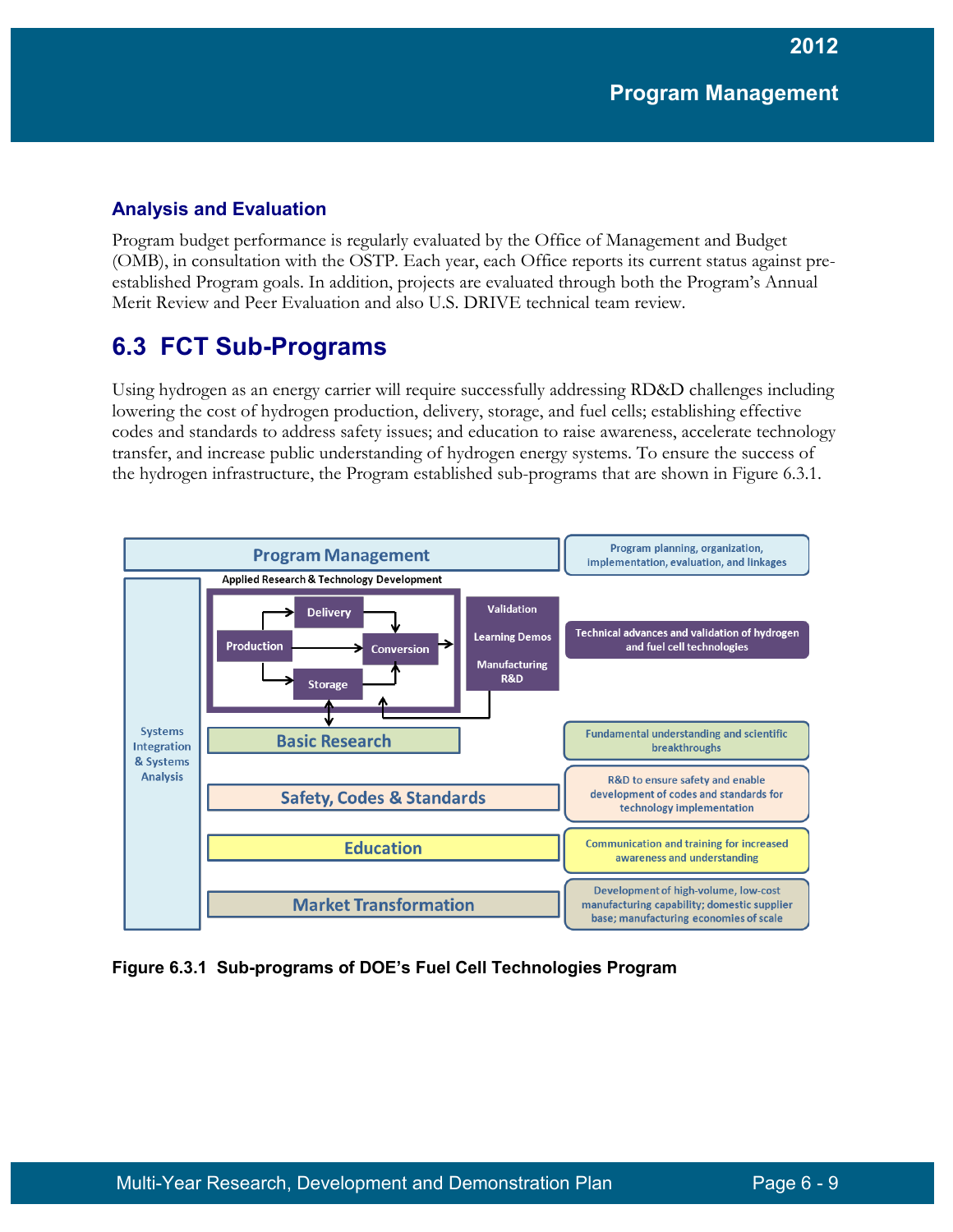# **6.4 Program Implementation**

The implementation strategy is based on three guiding principles:

#### **Linking the RD&D and Education Efforts to Policies, Requirements, and the Process for Selecting Options**

The Program's mission is to research, develop, and validate technologies for producing, storing, delivering and using hydrogen in an efficient, clean, safe, reliable, and affordable manner. <sup>[1](#page-9-0)</sup> An implementation strategy has been developed to ensure that all Program activities and procedures are consistent with the overall mission and the requirements contained in the Hydrogen Program Plan.

#### **Organizing the Work**

To ensure an appropriate master schedule and defensible budget request for the FCT Program through 2020, a detailed Work Breakdown Structure (WBS) was developed. The WBS serves two main purposes: (1) to ensure that the right work is being done and (2) to ensure that the right work is done correctly. Program goals were imposed "top-down," consistent with the policies and requirements contained in the Program's Plan, whereas detailed tasks, schedules, and budgets were established "bottoms-up." The WBS divides the Program into manageable segments of work to facilitate program management, cost estimating and budgeting, schedule management, cost and schedule control, and reporting of cost and schedule performance. It ensures all required work is incorporated in the Program and that no unnecessary work is included.

#### **Managing and Monitoring the Program**

The Program is managed in accordance with its approved integrated baseline: the technical baseline (i.e., a compilation of the Program's technical requirements) and the programmatic baseline (i.e., the work scope, schedule, and cost deemed necessary to satisfy the technical requirements). The programmatic portion of the integrated baseline ensures that the amount of work to be accomplished, the time allotted to accomplish the Program activities, and the resources required to complete the work scope are evenly balanced.

#### **Program Control**

To ensure that the Program remains on schedule and within cost, a Program control system has been instituted with the following objectives:

- Provide assurance that all work has been planned and considered in developing the cost and schedule baselines
- Identify the necessary procedures and organizational measures required for effective and timely management of the effort

 $\overline{a}$ 

<span id="page-9-0"></span><sup>1</sup> The Department of Energy Hydrogen Program Plan: An Integrated Strategic Plan for the Research, Development, and Demonstration of Hydrogen and Fuel Cell Technologies, September 2011, available at [http://www.hydrogen.energy.gov/pdfs/program\\_plan2011.pdf](http://www.hydrogen.energy.gov/pdfs/program_plan2011.pdf)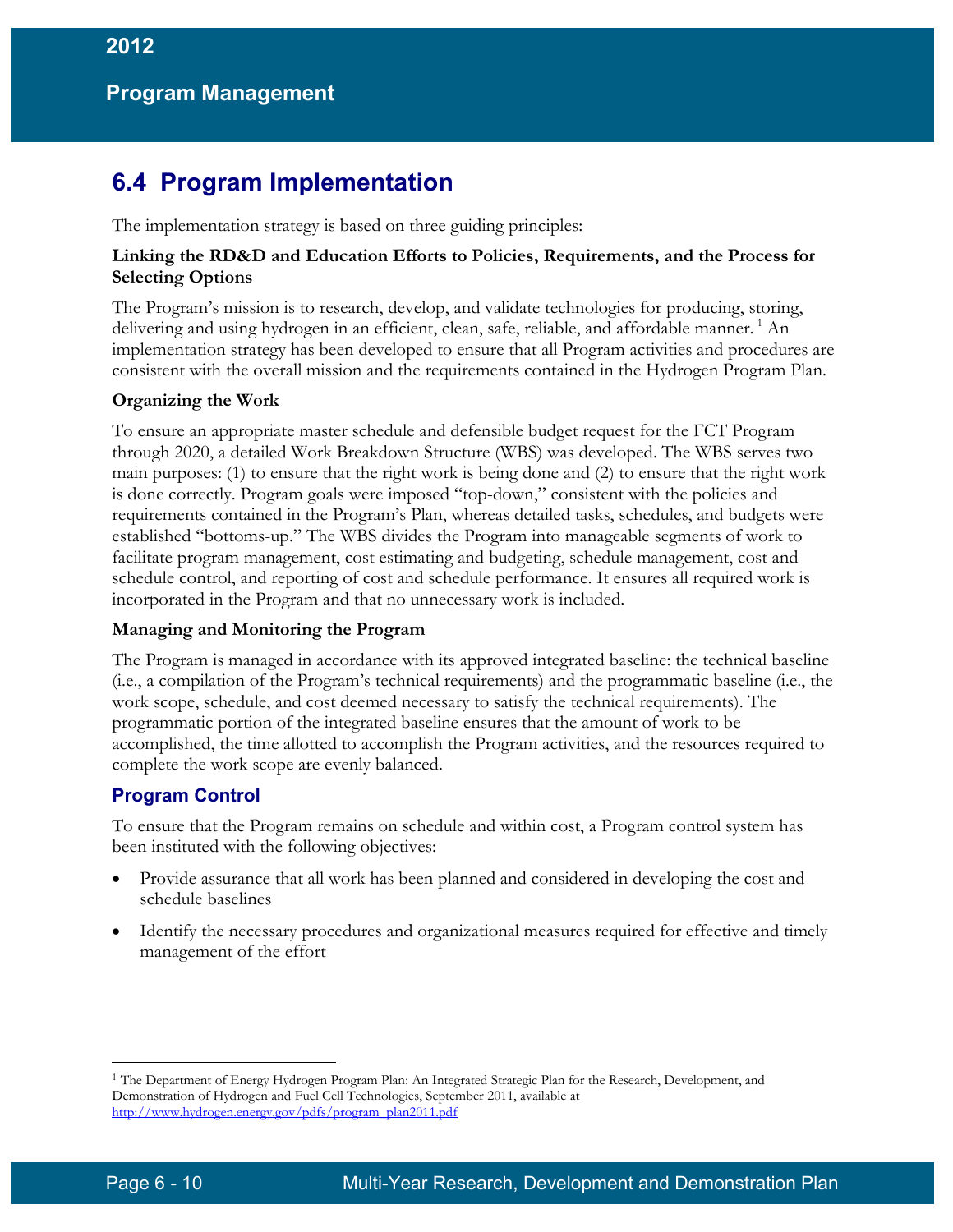- Ensure that these measures are implemented and that the resulting information accurately reflects the status of the Program
- Establish a review and decision-making process that addresses Program dynamics.

Under the Program control system, integrated cost, schedule, and technology baselines are developed. The performance of the Program offices and supporting organizations in completing tasks is measured against these baselines and reported back to their organizations, to track program performance and take corrective actions, if necessary. The Program uses a change control process, a procedure by which changes to an accepted work product are carefully proposed, assessed, conditionally accepted, and applied. The change control process provides a measure of stability to the Program and ensures consistency across sub-programs.

### **Responsibilities for Program Control**

The Chief Engineer is responsible for the Program's integrated baseline oversight. The Systems Integrator – in support of the Chief Engineer – gathers, integrates, and analyzes information on the scope, schedule, and budget of the sub-programs. The sub-program plans and schedules are integrated into a Program plan, work breakdown structure, and master schedule. Together these plans comprise the programmatic baseline that is associated with a specific version of the technical baseline. The Systems Integrator analyzes this information to ensure that all technical requirements are addressed and are consistent, and to identify critical paths, milestones, and decision points. The Systems Integrator provides tools and information to support DOE in monitoring performance against schedule and budget and in identifying risk.

#### **Implementation of Program Control**

Figure 6.4.1 provides an overview of the Program's control process. The primary inputs to Program control include the integrated baseline (refer to the Systems Integration section of the Multi-Year Research, Development and Demonstration Plan), budget guidance, and results of prior Program reviews.